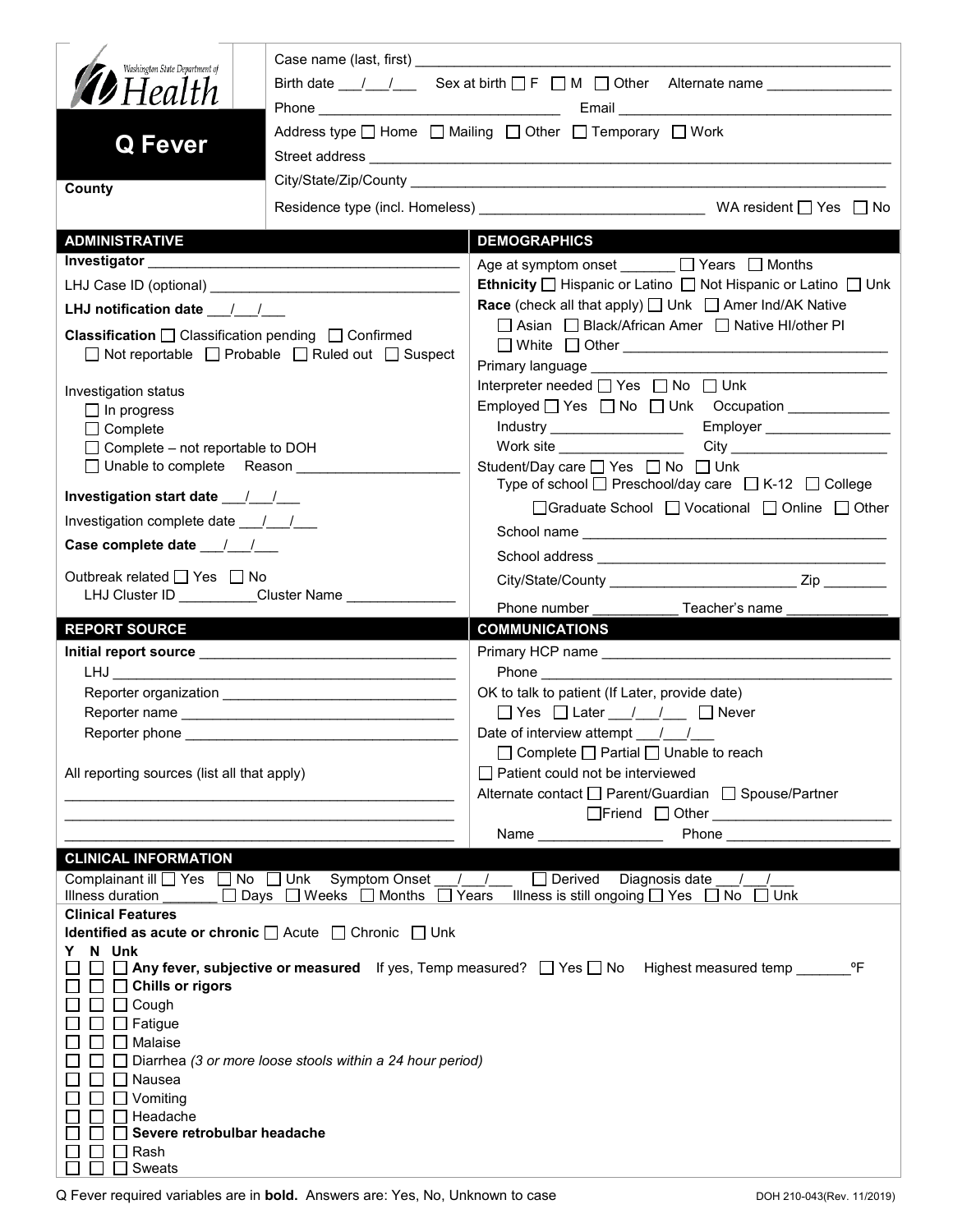Case Name \_\_\_\_\_\_\_\_\_\_\_\_\_\_\_\_\_\_\_\_\_\_\_\_\_\_\_\_\_\_\_\_\_\_\_ LHJ Case ID \_\_\_\_\_\_\_\_\_\_\_\_\_\_\_\_\_\_\_\_\_\_\_\_\_\_\_\_\_\_\_\_\_\_\_ **Y N Unk**   $\Box$   $\Box$  Myalgia (muscle aches or pain)  $\Box$   $\Box$  Pneumonia Diagnosed by  $\Box$  X-Ray  $\Box$  CT  $\Box$  MRI  $\Box$  Provider Only Result  $\Box$  Positive  $\Box$  Negative  $\Box$  Indeterminate  $\Box$  Not tested  $\Box$  Other **Elevated liver enzyme levels Acute hepatitis Chronic hepatitis Chronic osteoarthritis Chronic osteomyelitis Chronic pneumonitis Culture-negative endocarditis** (particularly in a patient with previous valvulopathy or compromised immune system)  $\Box$   $\Box$  Hepatomegaly  $\Box$   $\Box$  Splenomegaly **Suspected infection of a vascular aneurysm Suspected infection of a vascular prosthesis**  $\Box$   $\Box$  Meningitis/meningoencephalitis **Predisposing Conditions Y N Unk**   $\Box$   $\Box$  Immunosuppressive therapy or condition, or disease Specify  $\square \ \square \ \square$  Valvular heart disease or vascular graft **Hospitalization Y N Unk**  Hospitalized at least overnight for this illness Facility name \_\_\_\_\_\_\_\_\_\_\_\_\_\_\_\_\_\_\_\_\_\_\_\_\_\_\_\_\_\_\_\_\_\_\_ Hospital admission date  $\frac{1}{\sqrt{1-\frac{1}{2}}}$  Discharge  $\frac{1}{\sqrt{1-\frac{1}{2}}}$  $\Box$  Admitted to ICU Date admitted to ICU  $\_\_\_\_\_\_\_\_\_\_\_\_\_\_\_\_\_\_\_$ Date discharged from ICU  $\_\_\_\_\_\_\_\_\_\_\_\_\_\_$  $\Box$  Mechanical ventilation or intubation required<br> $\Box$  Still hospitalized As of / / Still hospitalized As of / / **Y N Unk**  □ □ Died of this illness Death date \_\_\_/\_\_\_\_ *Please fill in the death date information on the Person Screen*  $\Box$   $\Box$  Autopsy performed  $\Box$   $\Box$  Death certificate lists disease as a cause of death or a significant contributing condition **Pregnancy Pregnancy status at time of symptom onset**   $\Box$  Pregnant (Estimated) delivery date  $\angle$  /  $\angle$  Weeks pregnant at any symptom onset  $\Box$ <br>OB name, phone, address OB name, phone, address \_\_\_\_\_\_\_\_\_\_\_\_\_\_\_\_\_\_\_\_\_\_\_\_\_\_\_\_\_\_\_\_\_\_\_\_\_\_\_\_\_\_\_\_\_\_\_\_\_\_\_\_\_\_\_\_\_\_\_\_\_\_\_\_\_\_\_ **Outcome of pregnancy**  $\bigsqcup$  **Still pregnant**  $\bigsqcup$  **Fetal death (miscarriage or stillbirth)**  $\bigsqcup$  **Abortion**  $\Box$  Other  $\Box$  $\Box$  Delivered – full term  $\Box$  Delivered – preemie  $\Box$  Delivered – Unk Delivery method  $\Box$  Vaginal  $\Box$  C-section  $\Box$  Unk  $\Box$  Postpartum (Estimated) delivery date  $\Box$ OB name, phone, address **Outcome of pregnancy**  $\Box$  Fetal death (miscarriage or stillbirth)  $\Box$  Abortion Other \_\_\_\_\_\_\_\_\_\_\_\_\_\_\_\_\_\_\_\_\_\_\_\_\_\_\_\_\_\_\_\_\_\_\_ Delivered – full term Delivered – preemie Delivered – Unk Delivery method  $\Box$  Vaginal  $\Box$  C-section  $\Box$  Unk  $\Box$  Neither pregnant nor postpartum  $\Box$  Unk **RISK AND RESPONSE (Ask about exposures 3-30 days before symptom onset) Travel** Setting 1 Setting 2 Setting 2 Setting 3 Setting 3 Travel out of:  $\Box$  County/City  $\Box$  State  $\Box$  Country  $\Box$  Other  $\Box$  County/City  $\Box$  State  $\Box$  Country  $\Box$  Other  $\Box$  County/City  $\Box$  State  $\Box$  Country  $\Box$  Other Destination name Start and end dates \_\_\_/\_\_\_/\_\_\_ to \_\_\_/\_\_\_/\_\_\_ \_\_\_/\_\_\_/\_\_\_ to \_\_\_/\_\_\_/\_\_\_ \_\_\_/\_\_\_/\_\_\_ to \_\_\_/\_\_\_/\_\_\_ **Risk and Exposure Information Y N Unk**   $\Box$   $\Box$  Is case a recent foreign arrival (e.g., immigrant, refugee, adoptee, visitor) Country  $\square \square \square$  Does the case know anyone else with similar symptoms or illness III contact's onset date  $\qquad \qquad /$ Contact setting/relationship to case  $\Box$  Common Event  $\Box$  Common meal  $\Box$  Day care  $\Box$  Female sexual partner  $\Box$  Male sexual partner  $\Box$  Friend  $\Box$  Household contact  $\Box$  Workplace  $\Box$  Travel contact  $\Box$  Other  $\Box$  $\Box$   $\Box$  Household contact of person with occupational exposure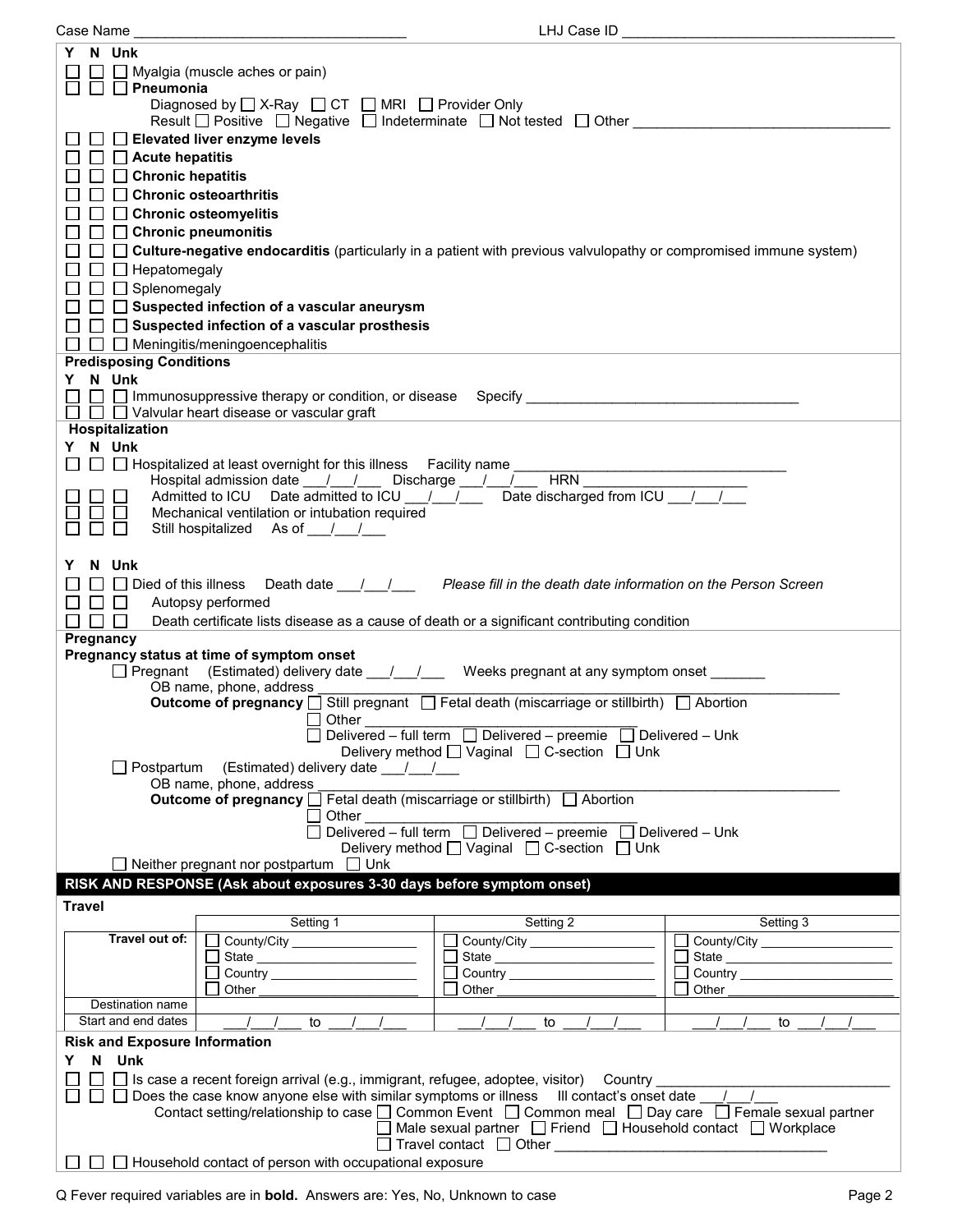| LHJ Case ID<br>Case Name                                                                                                           |  |  |
|------------------------------------------------------------------------------------------------------------------------------------|--|--|
| N Unk<br>Y                                                                                                                         |  |  |
| $\Box$ Unpasteurized milk (cow)                                                                                                    |  |  |
| $\Box$ Other unpasteurized dairy<br>$\sf{Specify}$                                                                                 |  |  |
| $\Box$ Any contact with pet animals at home or elsewhere                                                                           |  |  |
|                                                                                                                                    |  |  |
| <b>Cats or kittens</b>                                                                                                             |  |  |
| Other pets                                                                                                                         |  |  |
| Any contact with farm animals, including chickens or ducks                                                                         |  |  |
| <b>Cows or calves</b>                                                                                                              |  |  |
| Goats                                                                                                                              |  |  |
| <b>Sheep</b>                                                                                                                       |  |  |
|                                                                                                                                    |  |  |
|                                                                                                                                    |  |  |
| $\Box$ Other animal contact $\Box$                                                                                                 |  |  |
| $\Box$ Farm or dairy residence or work                                                                                             |  |  |
| $\Box$ Wildlife or wild animal exposure                                                                                            |  |  |
| $\Box$ Zoo, farm, fair or pet shop visit                                                                                           |  |  |
| $\Box$ Other exposure to animals $\Box$<br>the control of the control of the control of the control of                             |  |  |
| $\Box$ Source animal or bird identified Specify                                                                                    |  |  |
| $\Box$ Blood transfusion or blood products (e.g., IG, factor concentrates) recipient Date of receipt $\Box$                        |  |  |
| $\Box$ Organ or tissue transplant recipient Date of receipt $\Box$                                                                 |  |  |
|                                                                                                                                    |  |  |
| $\Box$ (Potential) Occupational exposure                                                                                           |  |  |
| $\Box$<br>Work with animals or animal products (e.g. research, veterinary medicine, slaughterhouse)<br>$\perp$                     |  |  |
| Specify animal                                                                                                                     |  |  |
| Animal birthing/placentas                                                                                                          |  |  |
| Animal research                                                                                                                    |  |  |
| Dairy                                                                                                                              |  |  |
| Farm                                                                                                                               |  |  |
| Laboratory                                                                                                                         |  |  |
|                                                                                                                                    |  |  |
| Medical research                                                                                                                   |  |  |
| Rancher                                                                                                                            |  |  |
| Slaughterhouse                                                                                                                     |  |  |
| Tanning or rendering                                                                                                               |  |  |
| Veterinary                                                                                                                         |  |  |
| Wool, felt, hair, or hides                                                                                                         |  |  |
| <b>Exposure and Transmission Summary</b>                                                                                           |  |  |
| Y N Unk                                                                                                                            |  |  |
| $\Box$ $\Box$ Epidemiologic link to a confirmed human case                                                                         |  |  |
|                                                                                                                                    |  |  |
| Likely geographic region of exposure □ In Washington – county _______________ □ Other state _____________                          |  |  |
| $\Box$ Unk<br>Not in US - country _____________                                                                                    |  |  |
|                                                                                                                                    |  |  |
| International travel related □ During entire exposure period □ During part of exposure period □ No international travel            |  |  |
|                                                                                                                                    |  |  |
| Suspected exposure type □ Foodborne □ Animal related □ Vectorborne □ Person to person □ Sexual                                     |  |  |
|                                                                                                                                    |  |  |
|                                                                                                                                    |  |  |
| Suspected exposure setting □ Home □ Work □ College □ Military □ Correctional facility □ Laboratory                                 |  |  |
| □ Long term care facility □ Homeless/shelter □ International travel □ Out of state travel □ Social event                           |  |  |
|                                                                                                                                    |  |  |
|                                                                                                                                    |  |  |
| Exposure summary                                                                                                                   |  |  |
|                                                                                                                                    |  |  |
|                                                                                                                                    |  |  |
|                                                                                                                                    |  |  |
|                                                                                                                                    |  |  |
|                                                                                                                                    |  |  |
|                                                                                                                                    |  |  |
| <b>Public Health Issues</b>                                                                                                        |  |  |
| N Unk<br>Y                                                                                                                         |  |  |
| □ Did case donate blood products, organs or tissue (including ova or semen) in the 30 days before symptom onset or<br>$\mathbf{1}$ |  |  |
| diagnosis Agency and location                                                                                                      |  |  |
| Potential bioterrorism exposure                                                                                                    |  |  |
| Notify FBI or Public Safety                                                                                                        |  |  |

 $\Box$   $\Box$  Follow-up to assess exposure of laboratorians to specimen